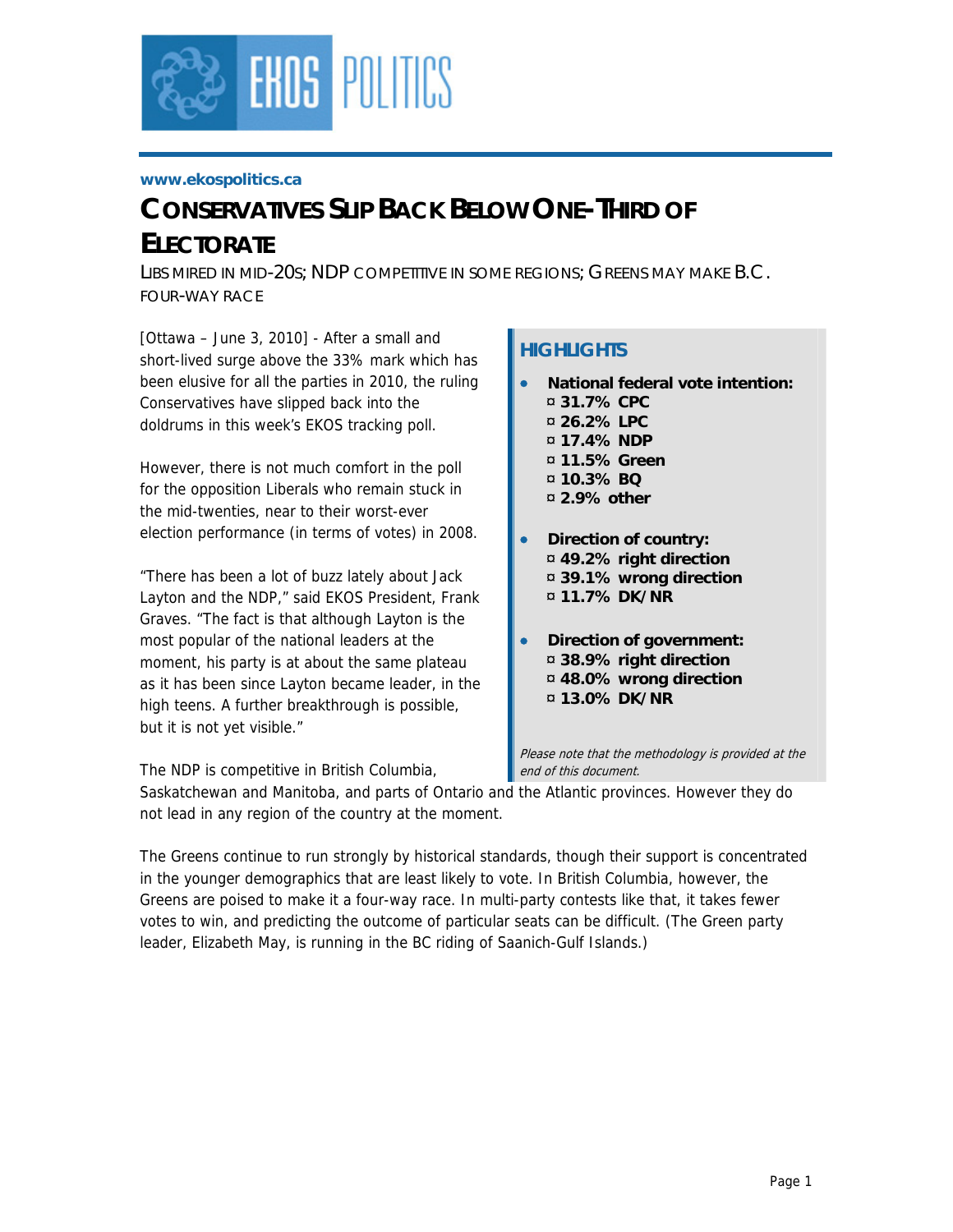

# **Top Line Results:**

#### **Federal vote intention**

**Q.** If a federal election were held tomorrow, which party would you vote for?





Note: The data on federal vote intention are based on decided voters only.<br>Our survey also finds that 14.5% of Canadians are undecided/ineligible to vote.

Copyright 2010. No reproduction without permission

**BASE:** Decided voters; most recent data point May 26 – June 1 (n=2,431)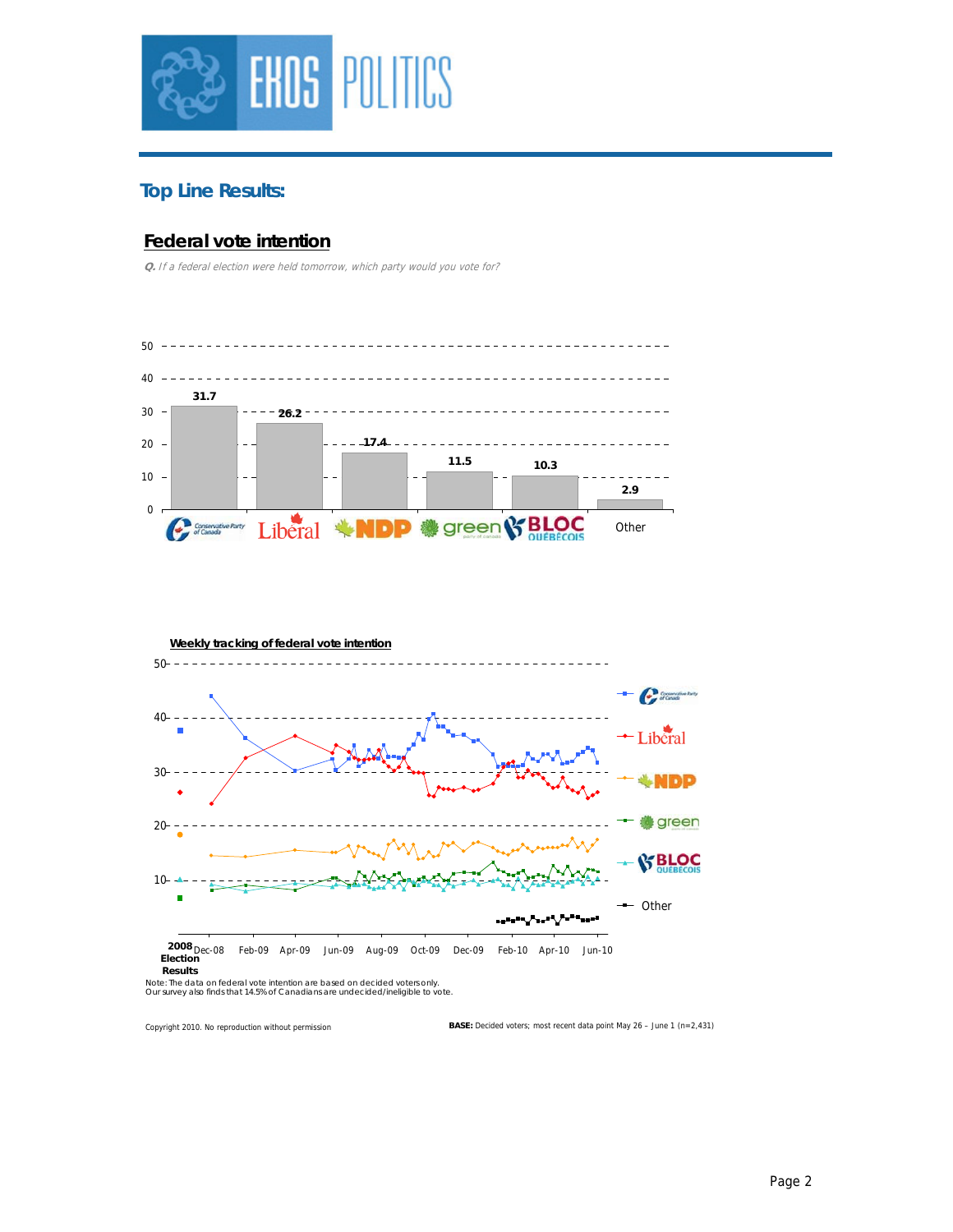

#### **Direction of country**

**Q.** All things considered, would you say the country is moving in the right direction or the wrong direction?



Copyright 2010. No reproduction without permission

**BASE:** Canadians; most recent data point May 26 – June 1 (n=half sample)

#### **Direction of government**

**Q.** All things considered, would you say the Government of Canada is moving in the right direction or the wrong direction?



Copyright 2010. No reproduction without permission

**BASE:** Canadians; most recent data point May 26 – June 1 (n=half sample)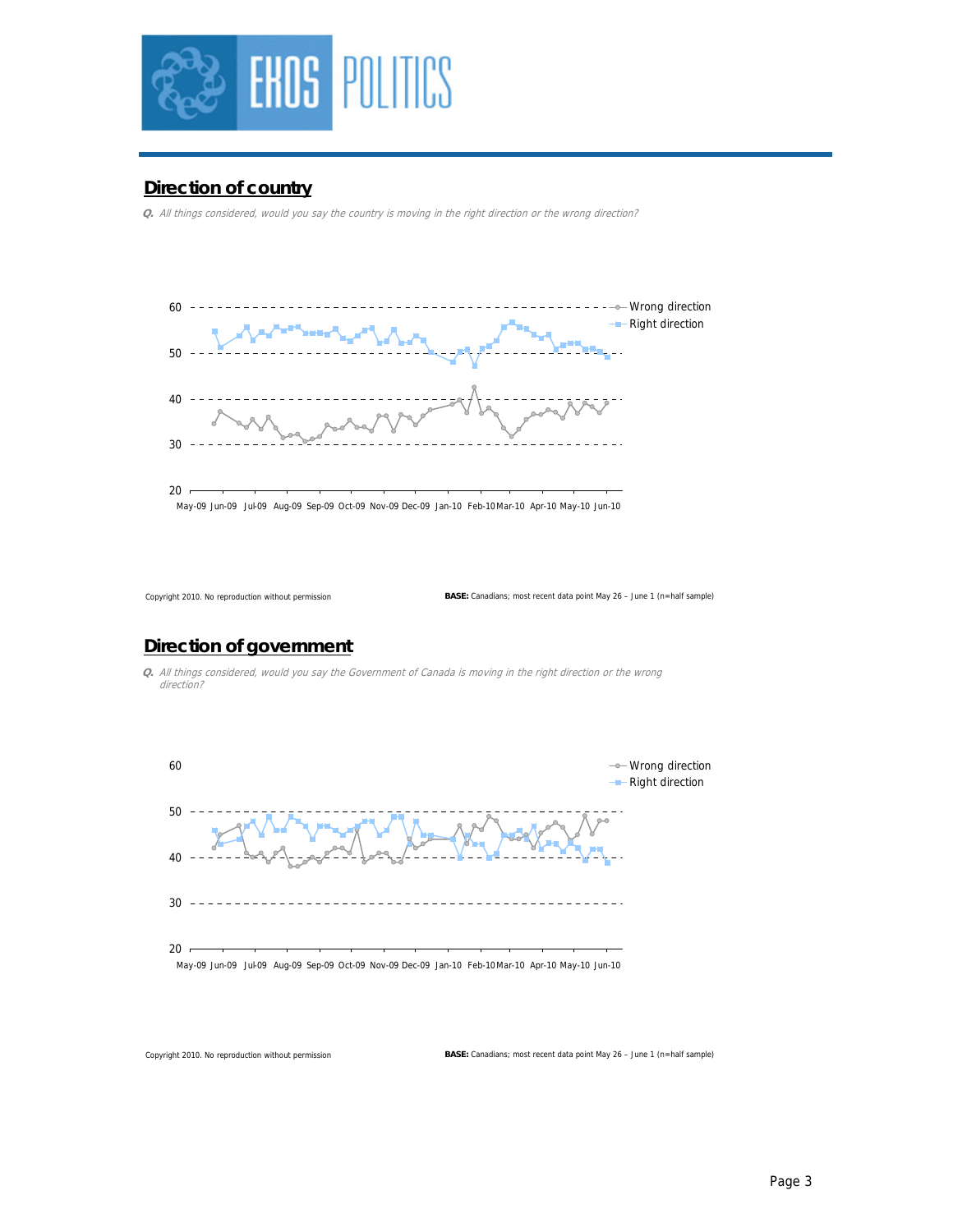

# **Detailed Tables:**

## **National Federal Vote Intention**

|                         | Communication | Liberal |       | <b>业NDP</b> @ green | <b>SS BLOC</b> | Other | Sample<br>Size | Margin<br>of Error<br>$(+/-)$ |
|-------------------------|---------------|---------|-------|---------------------|----------------|-------|----------------|-------------------------------|
| <b>NATIONALLY</b>       | 31.7%         | 26.2%   | 17.4% | 11.5%               | 10.3%          | 2.9%  | 2431           | 2.0                           |
| <b>REGION</b>           |               |         |       |                     |                |       |                |                               |
| <b>British Columbia</b> | 33.6%         | 19.8%   | 26.9% | 16.8%               | 0.0%           | 2.9%  | 310            | 5.6                           |
| Alberta                 | 54.6%         | 17.4%   | 13.6% | 10.5%               | 0.0%           | 3.9%  | 254            | 6.2                           |
| Saskatchewan/Manitoba   | 39.4%         | 24.2%   | 26.5% | 8.1%                | 0.0%           | 1.8%  | 177            | 7.4                           |
| Ontario                 | 34.3%         | 34.2%   | 16.8% | 12.0%               | 0.0%           | 2.8%  | 820            | 3.4                           |
| Quebec                  | 15.3%         | 19.6%   | 11.0% | 10.4%               | 40.7%          | 2.9%  | 650            | 3.8                           |
| Atlantic Canada         | 32.6%         | 33.6%   | 23.4% | 8.0%                | 0.0%           | 2.4%  | 220            | 6.6                           |
| <b>GENDER</b>           |               |         |       |                     |                |       |                |                               |
| Male                    | 33.7%         | 27.8%   | 14.5% | 11.0%               | 9.8%           | 3.1%  | 1160           | 2.9                           |
| Female                  | 29.7%         | 24.6%   | 20.2% | 12.0%               | 10.8%          | 2.6%  | 1271           | 2.8                           |
| AGE                     |               |         |       |                     |                |       |                |                               |
| < 25                    | 15.5%         | 27.5%   | 17.0% | 22.7%               | 14.2%          | 3.0%  | 199            | 7.0                           |
| $25 - 44$               | 29.0%         | 24.5%   | 18.3% | 13.8%               | 11.5%          | 2.9%  | 739            | 3.6                           |
| 45-64                   | 32.8%         | 26.1%   | 18.3% | 8.7%                | 10.9%          | 3.3%  | 950            | 3.2                           |
| $65+$                   | 44.7%         | 28.8%   | 14.2% | 5.8%                | 4.6%           | 1.9%  | 543            | 4.2                           |
| <b>EDUCATION</b>        |               |         |       |                     |                |       |                |                               |
| High school or less     | 33.2%         | 21.9%   | 16.4% | 9.9%                | 13.5%          | 5.1%  | 698            | 3.7                           |
| College or CEGEP        | 34.6%         | 22.6%   | 16.9% | 13.4%               | 10.1%          | 2.4%  | 780            | 3.5                           |
| University or higher    | 28.3%         | 32.1%   | 18.5% | 11.1%               | 8.2%           | 1.7%  | 953            | 3.2                           |
| METROPOLITAN CANADA     |               |         |       |                     |                |       |                |                               |
| Vancouver               | 33.9%         | 21.3%   | 27.5% | 15.6%               | 0.0%           | 1.7%  | 113            | 9.2                           |
| Calgary                 | 64.8%         | 16.6%   | 6.8%  | 10.4%               | 0.0%           | 1.3%  | 63             | 12.4                          |
| Toronto                 | 35.0%         | 35.6%   | 15.6% | 12.8%               | 0.0%           | 1.0%  | 246            | 6.3                           |
| Ottawa                  | 39.1%         | 36.3%   | 11.8% | 11.3%               | $0.0\%$        | 1.6%  | 115            | 9.1                           |
| Montreal                | 12.9%         | 19.8%   | 12.1% | 11.4%               | 42.6%          | 1.2%  | 260            | 6.1                           |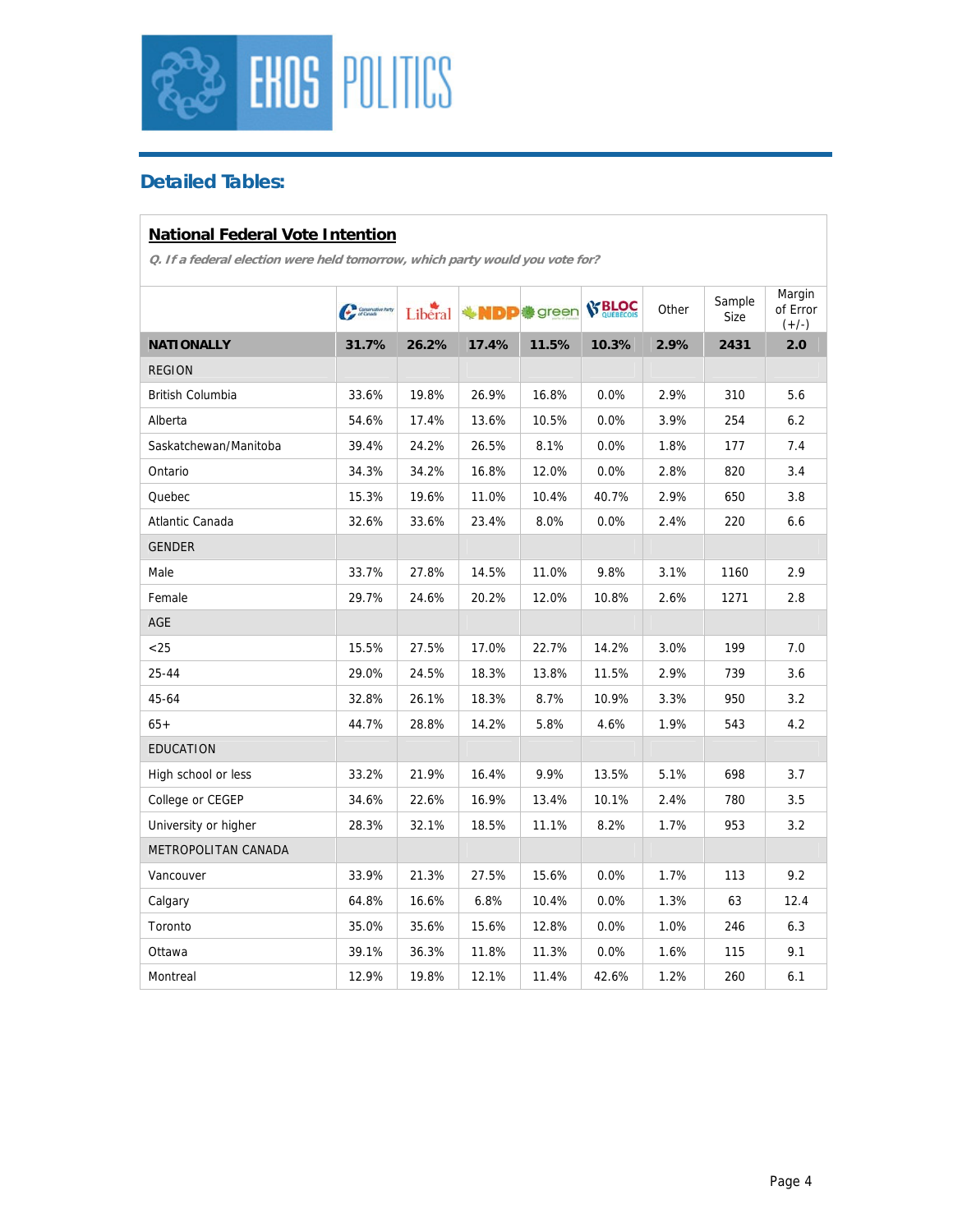

## **Federal Vote Intention – British Columbia**

**Q. If a federal election were held tomorrow, which party would you vote for?** 

|                      | Communication | Liberal | <b>*NDP</b> | <b>● green</b> | Other | Sample<br>Size | Margin of<br>Error<br>$(+/-)$ |
|----------------------|---------------|---------|-------------|----------------|-------|----------------|-------------------------------|
| <b>OVERALL</b>       | 33.6%         | 19.8%   | 26.9%       | 16.8%          | 2.9%  | 310            | 5.6                           |
| <b>GENDER</b>        |               |         |             |                |       |                |                               |
| Male                 | 33.3%         | 25.4%   | 22.7%       | 15.9%          | 2.8%  | 154            | 7.9                           |
| Female               | 32.6%         | 13.8%   | 31.1%       | 19.5%          | 3.0%  | 156            | 7.9                           |
| AGE                  |               |         |             |                |       |                |                               |
| $<$ 25               | 10.5%         | 13.6%   | 32.3%       | 36.3%          | 7.2%  | 28             | 18.5                          |
| 25-44                | 27.3%         | 19.9%   | 26.3%       | 24.4%          | 2.2%  | 80             | 11.0                          |
| 45-64                | 34.9%         | 25.1%   | 26.6%       | 11.1%          | 2.3%  | 128            | 8.7                           |
| $65+$                | 51.1%         | 12.3%   | 25.9%       | 8.0%           | 2.7%  | 74             | 11.4                          |
| <b>EDUCATION</b>     |               |         |             |                |       |                |                               |
| High school or less  | 32.7%         | 14.1%   | 22.6%       | 25.2%          | 5.3%  | 80             | 11.0                          |
| College or CEGEP     | 34.2%         | 20.6%   | 27.5%       | 15.4%          | 2.5%  | 105            | 9.6                           |
| University or higher | 32.2%         | 22.1%   | 29.3%       | 14.9%          | 1.6%  | 125            | 8.8                           |

#### **Federal Vote Intention – Alberta**

|                      | Communication | Libéral | $*NDP$ | green<br><b>BO</b> | Other | Sample<br>Size | Margin of<br>Error<br>$(+/-)$ |
|----------------------|---------------|---------|--------|--------------------|-------|----------------|-------------------------------|
| <b>OVERALL</b>       | 54.6%         | 17.4%   | 13.6%  | 10.5%              | 3.9%  | 254            | 6.2                           |
| <b>GENDER</b>        |               |         |        |                    |       |                |                               |
| Male                 | 56.6%         | 16.2%   | 11.8%  | 10.5%              | 4.8%  | 140            | 8.3                           |
| Female               | 53.9%         | 19.0%   | 15.8%  | 8.6%               | 2.6%  | 114            | 9.2                           |
| <b>AGE</b>           |               |         |        |                    |       |                |                               |
| $25$                 | 21.6%         | 48.2%   | 14.7%  | 7.5%               | 7.9%  | 22             | 20.9                          |
| 25-44                | 54.2%         | 12.4%   | 14.6%  | 16.0%              | 2.8%  | 97             | 10.0                          |
| 45-64                | 61.6%         | 12.7%   | 15.6%  | 7.0%               | 3.2%  | 81             | 10.9                          |
| $65+$                | 65.2%         | 18.3%   | 8.5%   | 3.8%               | 4.1%  | 54             | 13.3                          |
| <b>EDUCATION</b>     |               |         |        |                    |       |                |                               |
| High school or less  | 59.7%         | 21.5%   | 4.6%   | 4.7%               | 9.6%  | 62             | 12.5                          |
| College or CEGEP     | 60.9%         | 8.1%    | 18.0%  | 10.3%              | 2.8%  | 94             | 10.1                          |
| University or higher | 47.1%         | 24.1%   | 15.9%  | 12.1%              | 0.8%  | 98             | 9.9                           |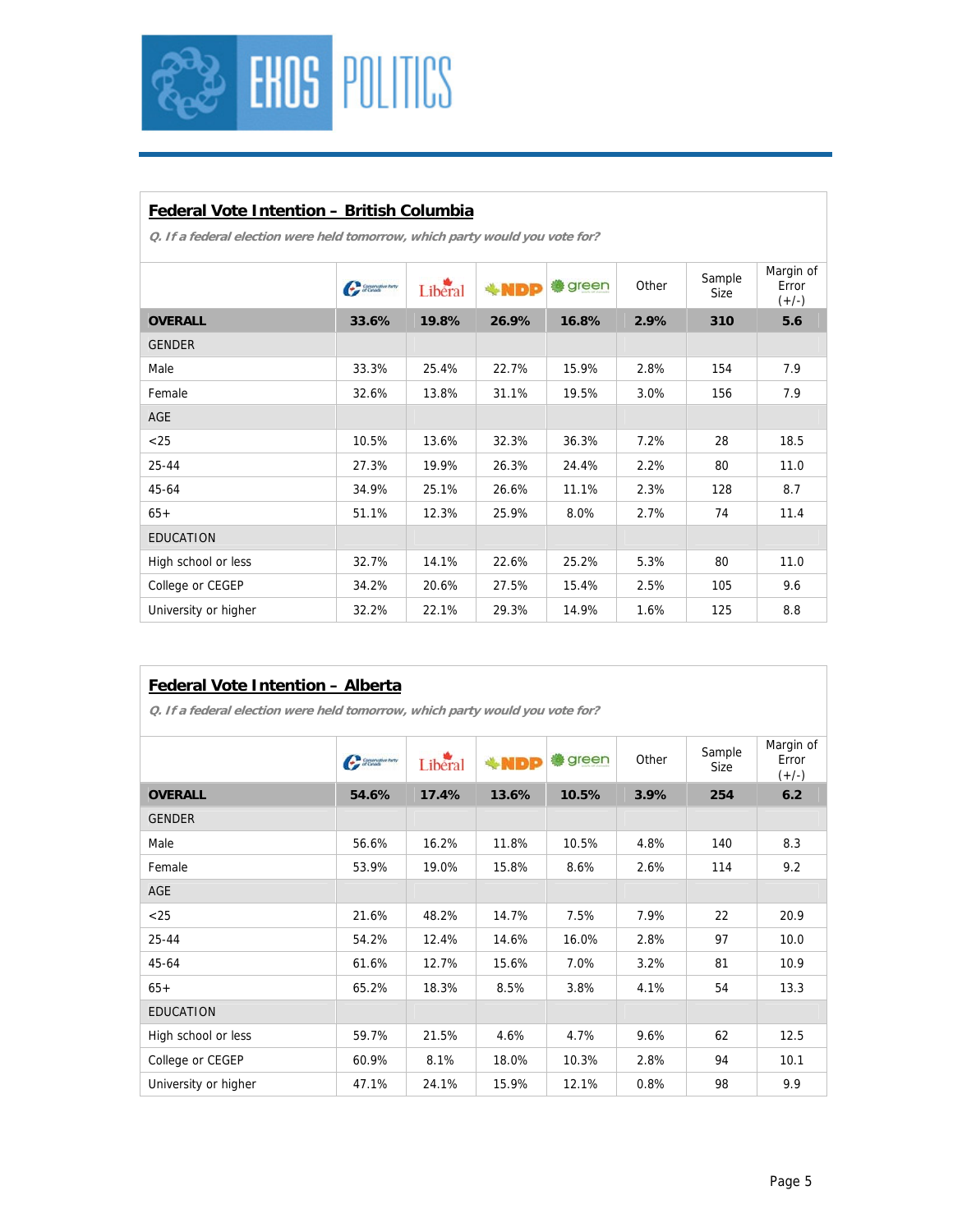

### **Federal Vote Intention – Saskatchewan/Manitoba**

**Q. If a federal election were held tomorrow, which party would you vote for?** 

|                      | Communication | Liberal | $*NDP$ | <b>●</b> green | Other   | Sample<br>Size | Margin of<br>Error<br>$(+/-)$ |
|----------------------|---------------|---------|--------|----------------|---------|----------------|-------------------------------|
| <b>OVERALL</b>       | 39.4%         | 24.2%   | 26.5%  | 8.1%           | 1.8%    | 177            | 7.4                           |
| <b>GENDER</b>        |               |         |        |                |         |                |                               |
| Male                 | 33.7%         | 27.1%   | 29.2%  | 7.8%           | 2.2%    | 75             | 11.3                          |
| Female               | 41.7%         | 20.8%   | 25.6%  | 10.8%          | 1.1%    | 102            | 9.7                           |
| AGE                  |               |         |        |                |         |                |                               |
| $<$ 25               | 20.4%         | 20.4%   | 40.9%  | 18.3%          | $0.0\%$ | 5              | 43.8                          |
| $25 - 44$            | 37.4%         | 21.7%   | 25.0%  | 14.2%          | 1.8%    | 54             | 13.3                          |
| 45-64                | 37.6%         | 21.0%   | 33.9%  | 4.7%           | 2.9%    | 78             | 11.1                          |
| $65+$                | 51.2%         | 36.9%   | 9.3%   | 2.5%           | $0.0\%$ | 40             | 15.5                          |
| <b>EDUCATION</b>     |               |         |        |                |         |                |                               |
| High school or less  | 36.1%         | 15.5%   | 32.3%  | 14.7%          | 1.5%    | 47             | 14.3                          |
| College or CEGEP     | 54.1%         | 19.0%   | 13.9%  | 10.5%          | 2.4%    | 50             | 13.9                          |
| University or higher | 28.9%         | 32.4%   | 32.2%  | 5.1%           | 1.3%    | 80             | 11.0                          |
|                      |               |         |        |                |         |                |                               |

#### **Federal Vote Intention – Ontario**

|                      | Communication | Liberal | $*NDP$ | green | Other | Sample<br>Size | Margin of<br>Error<br>$(+/-)$ |
|----------------------|---------------|---------|--------|-------|-------|----------------|-------------------------------|
| <b>OVERALL</b>       | 34.3%         | 34.2%   | 16.8%  | 12.0% | 2.8%  | 820            | 3.4                           |
| <b>GENDER</b>        |               |         |        |       |       |                |                               |
| Male                 | 38.0%         | 34.4%   | 12.4%  | 11.8% | 3.4%  | 415            | 4.8                           |
| Female               | 29.5%         | 33.9%   | 21.9%  | 12.5% | 2.3%  | 405            | 4.9                           |
| AGE                  |               |         |        |       |       |                |                               |
| $25$                 | 25.2%         | 38.5%   | 11.4%  | 23.3% | 1.6%  | 62             | 12.5                          |
| 25-44                | 28.6%         | 32.7%   | 21.9%  | 12.2% | 4.5%  | 228            | 6.5                           |
| 45-64                | 36.3%         | 34.2%   | 15.7%  | 10.9% | 2.8%  | 324            | 5.4                           |
| $65+$                | 44.1%         | 34.1%   | 13.9%  | 7.7%  | 0.3%  | 206            | 6.8                           |
| <b>EDUCATION</b>     |               |         |        |       |       |                |                               |
| High school or less  | 39.9%         | 24.7%   | 20.2%  | 10.1% | 5.1%  | 196            | 7.0                           |
| College or CEGEP     | 34.8%         | 31.5%   | 16.0%  | 14.9% | 2.8%  | 251            | 6.2                           |
| University or higher | 29.8%         | 41.1%   | 16.2%  | 11.3% | 1.6%  | 373            | 5.1                           |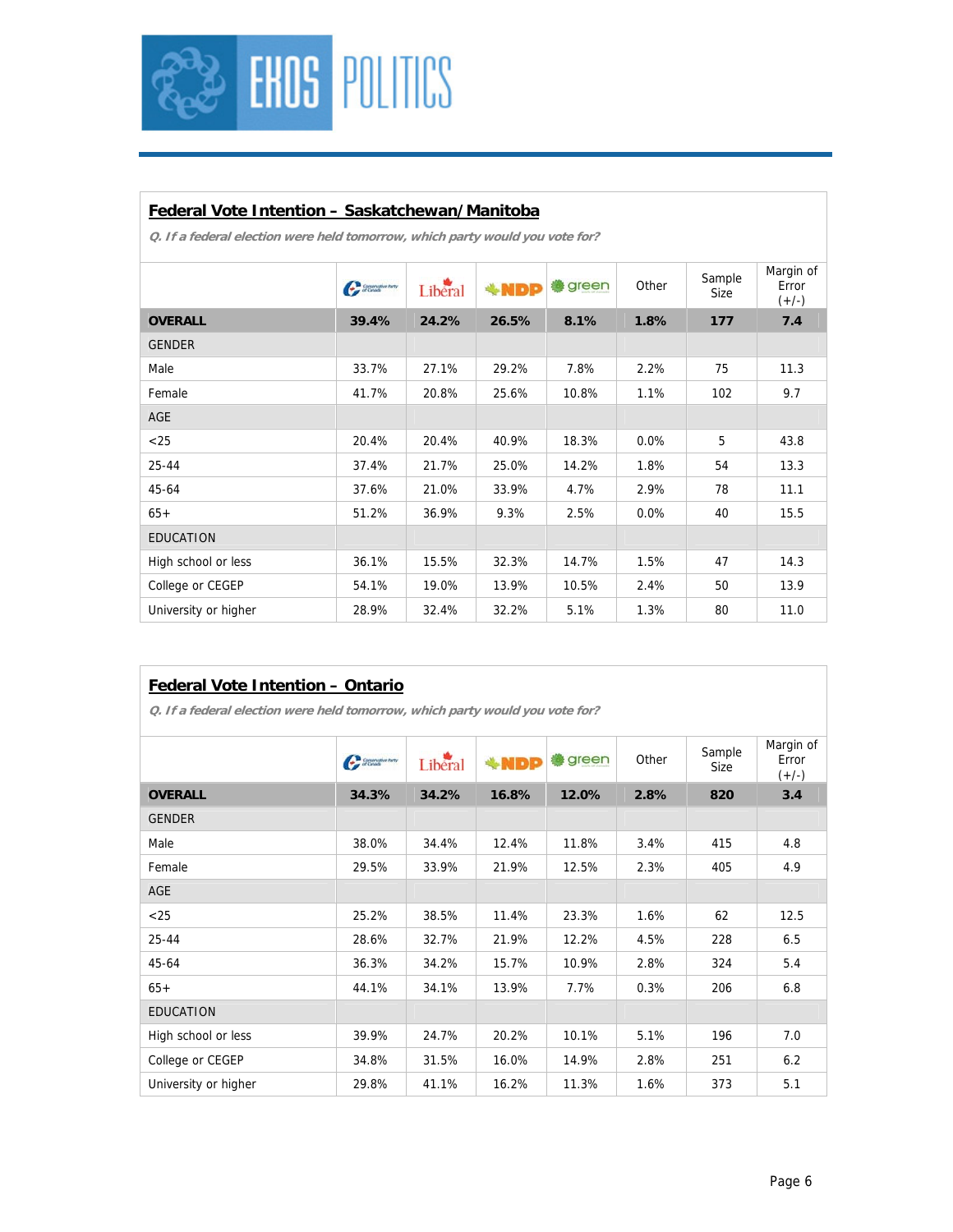

## **Federal Vote Intention – Quebec**

**Q. If a federal election were held tomorrow, which party would you vote for?** 

|                      | Communication | Liberal | <b>+MDP*</b> | green | <b>S' BLOC</b> | Other | Sample<br>Size | Margin<br>of Error<br>$(+/-)$ |
|----------------------|---------------|---------|--------------|-------|----------------|-------|----------------|-------------------------------|
| <b>OVERALL</b>       | 15.3%         | 19.6%   | 11.0%        | 10.4% | 40.7%          | 2.9%  | 650            | 3.8                           |
| <b>GENDER</b>        |               |         |              |       |                |       |                |                               |
| Male                 | 17.1%         | 21.4%   | 10.5%        | 7.7%  | 41.1%          | 2.3%  | 280            | 5.9                           |
| Female               | 14.9%         | 18.9%   | 11.5%        | 11.5% | 39.1%          | 4.0%  | 370            | 5.1                           |
| <b>AGE</b>           |               |         |              |       |                |       |                |                               |
| $<$ 25               | 4.7%          | 12.3%   | 10.6%        | 22.4% | 49.9%          | 0.0%  | 56             | 13.1                          |
| $25 - 44$            | 15.2%         | 20.5%   | 10.8%        | 12.6% | 39.5%          | 1.4%  | 221            | 6.6                           |
| 45-64                | 14.3%         | 18.0%   | 11.8%        | 6.0%  | 45.2%          | 4.7%  | 262            | 6.1                           |
| $65+$                | 27.9%         | 28.4%   | 10.0%        | 3.0%  | 25.1%          | 5.7%  | 111            | 9.3                           |
| <b>EDUCATION</b>     |               |         |              |       |                |       |                |                               |
| High school or less  | 15.8%         | 21.9%   | 9.4%         | 5.2%  | 42.3%          | 5.6%  | 236            | 6.4                           |
| College or CEGEP     | 17.3%         | 16.4%   | 11.9%        | 14.4% | 38.8%          | 1.2%  | 204            | 6.9                           |
| University or higher | 15.0%         | 21.7%   | 11.9%        | 10.0% | 38.9%          | 2.5%  | 210            | 6.8                           |
|                      |               |         |              |       |                |       |                |                               |

## **Federal Vote Intention – Atlantic Canada**

|                      | Communication | Liberal | <b>*NDP</b> | green<br>88 | Other   | Sample<br>Size | Margin of<br>Error<br>$(+/-)$ |
|----------------------|---------------|---------|-------------|-------------|---------|----------------|-------------------------------|
| <b>OVERALL</b>       | 32.6%         | 33.6%   | 23.4%       | 8.0%        | 2.4%    | 220            | 6.6                           |
| <b>GENDER</b>        |               |         |             |             |         |                |                               |
| Male                 | 30.5%         | 35.4%   | 21.0%       | 9.8%        | 3.3%    | 96             | 10.0                          |
| Female               | 35.7%         | 31.0%   | 25.8%       | 6.0%        | 1.6%    | 124            | 8.8                           |
| <b>AGE</b>           |               |         |             |             |         |                |                               |
| $<$ 25               | 6.9%          | 29.1%   | 33.6%       | 22.1%       | 8.2%    | 26             | 19.2                          |
| 25-44                | 39.0%         | 31.4%   | 22.9%       | 4.9%        | 1.8%    | 59             | 12.8                          |
| 45-64                | 31.1%         | 33.2%   | 25.3%       | 8.2%        | 2.3%    | 77             | 11.2                          |
| $65+$                | 42.4%         | 39.7%   | 14.0%       | 4.0%        | $0.0\%$ | 58             | 12.9                          |
| <b>EDUCATION</b>     |               |         |             |             |         |                |                               |
| High school or less  | 42.6%         | 23.0%   | 22.5%       | 9.3%        | 2.6%    | 77             | 11.2                          |
| College or CEGEP     | 36.0%         | 35.6%   | 22.2%       | 3.7%        | 2.6%    | 76             | 11.2                          |
| University or higher | 19.8%         | 41.7%   | 25.5%       | 11.0%       | 2.0%    | 67             | 12.0                          |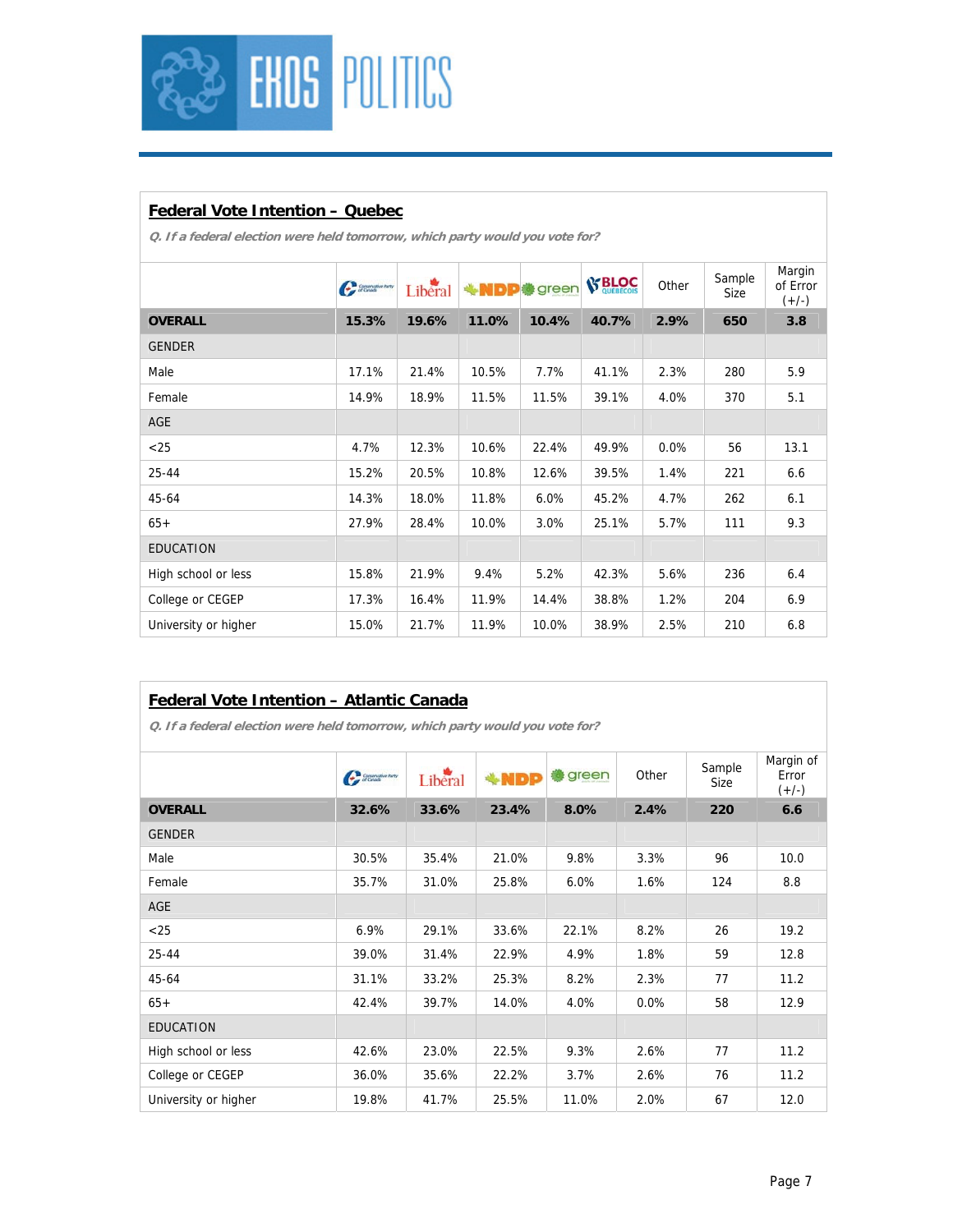

## **Direction of Country**

**Q. All things considered, would you say the country is moving in the right direction or the wrong direction?** 

|                               | <b>Right Direction</b> | <b>Wrong Direction</b> | DK/NR | Sample<br>Size | Margin<br>of Error<br>$(+/-)$ |
|-------------------------------|------------------------|------------------------|-------|----------------|-------------------------------|
| <b>NATIONALLY</b>             | 49.2%                  | 39.1%                  | 11.7% | 1408           | 2.6                           |
| <b>REGION</b>                 |                        |                        |       |                |                               |
| British Columbia              | 52.6%                  | 35.2%                  | 12.2% | 188            | 7.2                           |
| Alberta                       | 57.3%                  | 34.8%                  | 7.9%  | 138            | 8.3                           |
| Saskatchewan/Manitoba         | 56.6%                  | 25.5%                  | 17.9% | 112            | 9.3                           |
| Ontario                       | 49.2%                  | 37.8%                  | 12.9% | 470            | 4.5                           |
| Quebec                        | 41.4%                  | 48.9%                  | 9.7%  | 369            | 5.1                           |
| Atlantic Canada               | 51.5%                  | 38.5%                  | 10.0% | 131            | 8.6                           |
| <b>GENDER</b>                 |                        |                        |       |                |                               |
| Male                          | 52.3%                  | 40.1%                  | 7.6%  | 630            | 3.9                           |
| Female                        | 46.6%                  | 38.2%                  | 15.2% | 778            | 3.5                           |
| <b>AGE</b>                    |                        |                        |       |                |                               |
| < 25                          | 57.1%                  | 31.5%                  | 11.4% | 108            | 9.4                           |
| 25-44                         | 46.9%                  | 43.2%                  | 9.9%  | 431            | 4.7                           |
| 45-64                         | 48.9%                  | 40.6%                  | 10.5% | 554            | 4.2                           |
| $65+$                         | 50.2%                  | 32.3%                  | 17.5% | 315            | 5.5                           |
| <b>EDUCATION</b>              |                        |                        |       |                |                               |
| High school or less           | 53.7%                  | 33.2%                  | 13.0% | 428            | 4.7                           |
| College or CEGEP              | 47.9%                  | 38.4%                  | 13.7% | 471            | 4.5                           |
| University or higher          | 46.8%                  | 44.6%                  | 8.6%  | 509            | 4.3                           |
| <b>CURRENT VOTE INTENTION</b> |                        |                        |       |                |                               |
| Conservative Party of Canada  | 71.9%                  | 17.5%                  | 10.5% | 382            | 5.0                           |
| Liberal Party of Canada       | 49.0%                  | 42.0%                  | 9.0%  | 317            | 5.5                           |
| <b>NDP</b>                    | 35.5%                  | 52.1%                  | 12.4% | 196            | 7.0                           |
| <b>Green Party</b>            | 30.8%                  | 58.1%                  | 11.1% | 139            | 8.3                           |
| <b>Bloc Quebecois</b>         | 34.3%                  | 58.2%                  | 7.5%  | 124            | 8.8                           |
| Undecided                     | 36.1%                  | 50.2%                  | 13.6% | 35             | 16.6                          |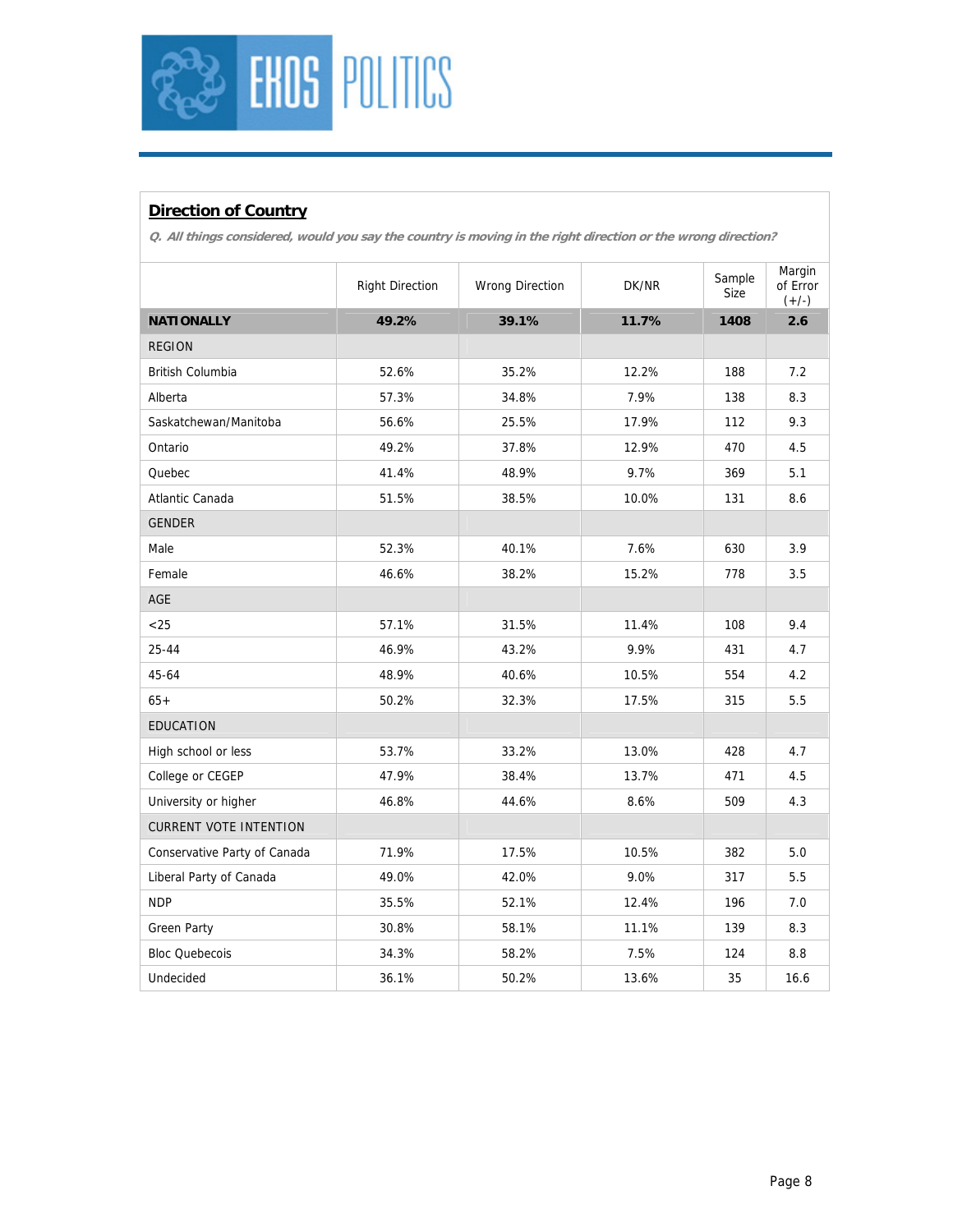

#### **Direction of Government**

**Q. All things considered, would you say the Government of Canada is moving in the right direction or the wrong direction?** 

|                               | <b>Right Direction</b> | <b>Wrong Direction</b> | DK/NR | Sample<br>Size | Margin<br>of Error<br>$(+/-)$ |
|-------------------------------|------------------------|------------------------|-------|----------------|-------------------------------|
| <b>NATIONALLY</b>             | 38.9%                  | 48.0%                  | 13.0% | 1419           | 2.6                           |
| <b>REGION</b>                 |                        |                        |       |                |                               |
| British Columbia              | 41.0%                  | 44.1%                  | 14.9% | 178            | 7.4                           |
| Alberta                       | 58.1%                  | 30.8%                  | 11.1% | 141            | 8.3                           |
| Saskatchewan/Manitoba         | 46.2%                  | 40.3%                  | 13.5% | 101            | 9.8                           |
| Ontario                       | 38.4%                  | 48.0%                  | 13.5% | 496            | 4.4                           |
| Quebec                        | 26.6%                  | 63.1%                  | 10.3% | 372            | 5.1                           |
| Atlantic Canada               | 47.3%                  | 34.3%                  | 18.4% | 131            | 8.6                           |
| <b>GENDER</b>                 |                        |                        |       |                |                               |
| Male                          | 41.8%                  | 48.6%                  | 9.6%  | 673            | 3.8                           |
| Female                        | 36.1%                  | 47.5%                  | 16.4% | 746            | 3.6                           |
| AGE                           |                        |                        |       |                |                               |
| $<25$                         | 41.8%                  | 43.7%                  | 14.6% | 139            | 8.3                           |
| 25-44                         | 36.2%                  | 50.0%                  | 13.8% | 439            | 4.7                           |
| 45-64                         | 37.1%                  | 51.6%                  | 11.3% | 549            | 4.2                           |
| $65+$                         | 46.2%                  | 40.1%                  | 13.7% | 292            | 5.7                           |
| <b>EDUCATION</b>              |                        |                        |       |                |                               |
| High school or less           | 38.8%                  | 43.3%                  | 18.0% | 434            | 4.7                           |
| College or CEGEP              | 42.2%                  | 44.9%                  | 12.9% | 440            | 4.7                           |
| University or higher          | 36.4%                  | 54.3%                  | 9.3%  | 545            | 4.2                           |
| <b>CURRENT VOTE INTENTION</b> |                        |                        |       |                |                               |
| Conservative Party of Canada  | 74.8%                  | 15.6%                  | 9.6%  | 414            | 4.8                           |
| Liberal Party of Canada       | 31.7%                  | 57.5%                  | 10.7% | 308            | 5.6                           |
| <b>NDP</b>                    | 22.3%                  | 66.5%                  | 11.3% | 231            | 6.5                           |
| <b>Green Party</b>            | 25.9%                  | 57.6%                  | 16.5% | 123            | 8.8                           |
| <b>Bloc Quebecois</b>         | 11.2%                  | 78.8%                  | 10.0% | 131            | 8.6                           |
| Undecided                     | 16.5%                  | 70.3%                  | 13.2% | 31             | 17.6                          |